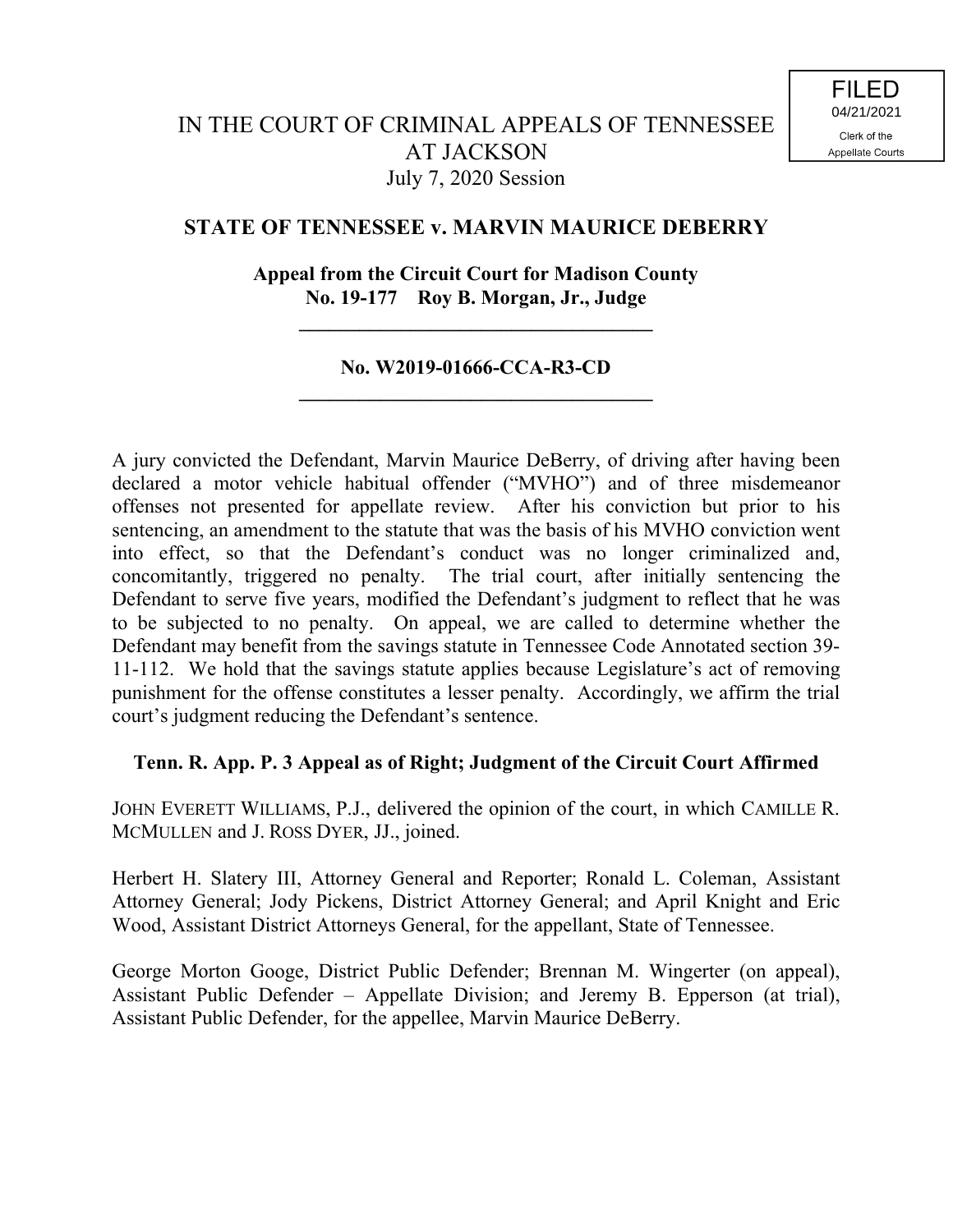#### **OPINION**

### **FACTUAL AND PROCEDURAL HISTORY**

The Defendant, who had a long history of motor vehicle offenses, was stopped for a malfunctioning brake light at 12:50 p.m. on May 29, 2018. While the trial transcript is not part of the record, the affidavit of complaint alleged that the Defendant was unable to provide proof of financial responsibility, was driving on a revoked license, had been declared an MVHO at the time, and also had a warrant for a violation of probation. The Defendant was indicted for driving after being declared an MVHO as of June 29, 2015; driving on canceled, suspended, or revoked license; violation of the financial responsibility law; and violation of the light law. On May 15, 2019, a jury found the Defendant guilty of all four offenses charged and imposed fines of \$1,500 for the MVHO offense, \$250 for driving on a revoked license, and \$100 for violation of the financial responsibility law.

Meanwhile, on May 24, 2019, the Legislature approved a law removing the statutory provisions related to the MVHO offense and replacing them with a means to reinstate a license previously revoked pursuant to the MVHO statute. 2019 Tenn. Pub. Acts, ch. 486, § 3. The relevant portion of the change deleted the entirety of Tennessee Code Annotated, Title 55, Chapter 10, Part 6. *Id.* The Legislature substituted instead the following provision:

A person whose driver license has been revoked or restricted due solely to the person's status as a motor vehicle habitual offender prior to July 1, 2019, may petition the court that originally made such a finding to reinstate the person's driver license. Upon receiving a petition for a reinstated driver license, the court shall determine whether the person's driver license was subject to revocation or restriction under prior law due solely to the person's status as a motor vehicle habitual offender and, if so, order the reinstatement of the person's driver license. The person may provide a copy of the court's order to the department of safety, which shall then reissue the person's driver license without restriction.

T.C.A. § 55-10-601 (Supp. 2019).

The trial court held a sentencing hearing on July 8, 2019, during which the Defendant testified, apparently consistently with his trial testimony, that he had been driving to work in order to provide for his family when he was stopped for the malfunctioning brake light. Defense counsel noted that since trial, the MVHO statute had been repealed and no longer provided for any penalty for driving after having been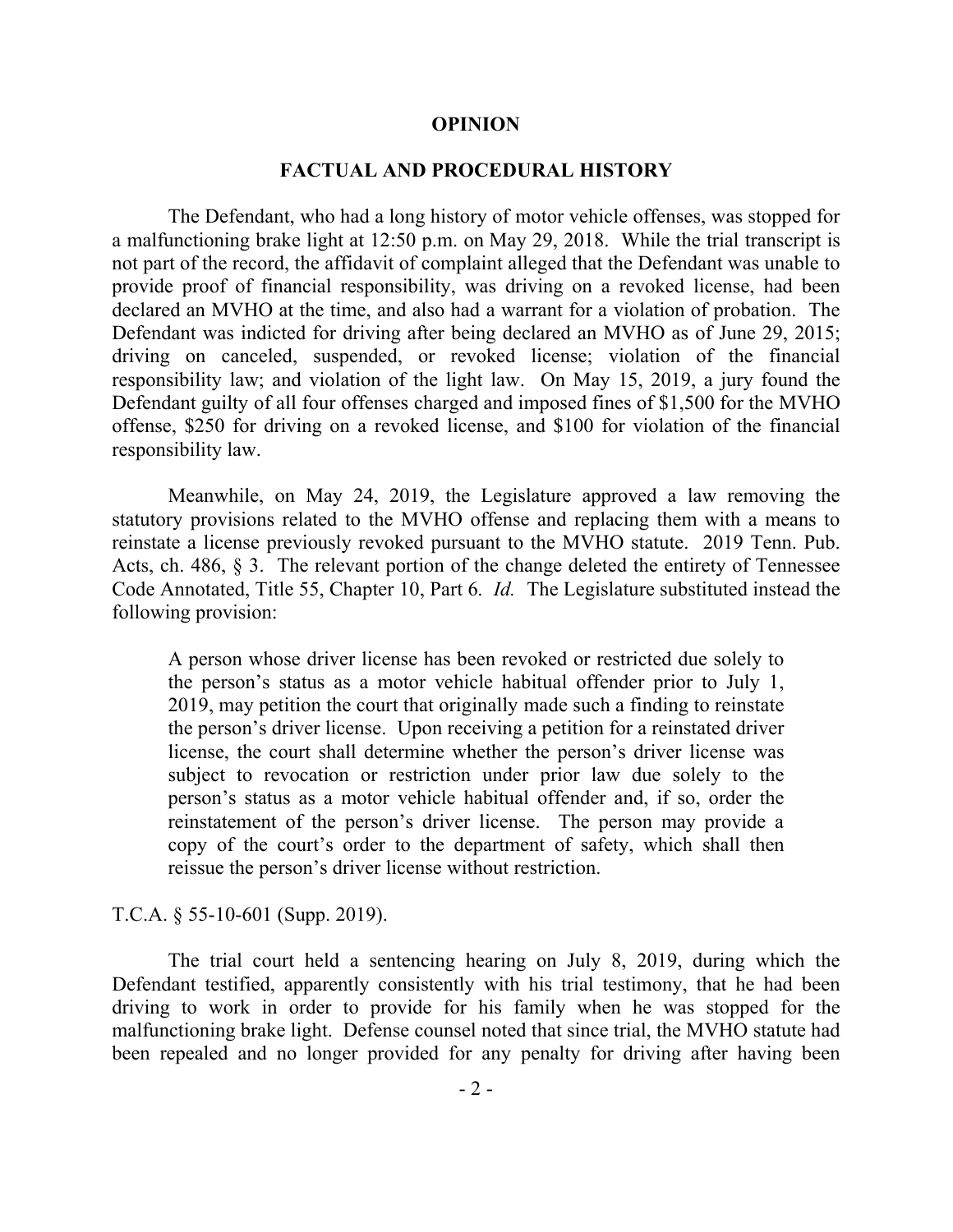declared an MVHO. Defense counsel argued that the savings statute in Tennessee Code Annotated section 39-11-112 should operate to reduce the Defendant's punishment and leave him with no penalty of incarceration, probation, or fine. The prosecutor argued that because the statute did not take effect until July 1, 2019, it had no bearing on the Defendant's case. The parties disagreed regarding whether the Defendant was required to be put into the Community Corrections program rather than probation, and the trial court concluded that it would order Community Corrections "[t]o be safe." After considering various enhancement and mitigating factors, and in particular putting weight on the Defendant's prior criminal record, which the court found included forty to fortyfive misdemeanor and six felony offenses, the trial court sentenced the Defendant to five years as a Range III offender for the MVHO offense, with eleven months and twentynine days to be served in the jail and the remainder on Community Corrections. The Defendant received a sentence of six months for driving on a revoked license and was ordered to pay the jury-imposed fines for all offenses.

After the judgments were filed, the Defendant filed a "Motion for New Trial, Verdict of Acquittal, or Modification of Sentence," in which he again raised the argument that the savings statute would apply to his sentence and that he should accordingly benefit from the Legislature's decision to assign no penalty to the offense. The trial court held a hearing, and the Defendant argued that "no penalty is a lesser penalty," while the State argued that the Legislature's decision not to modify the penalty precluded the application of the savings statute to the punishment. The trial court observed that there had been a "substantial change in the legislature's attitude in looking at these things and hopefully keeping sober or drug-free people driving that need a license to work." The trial court determined that it would apply the savings statute, reasoning that the amendment to the MVHO statute, by providing for no penalty, provided for a lesser penalty. On the same basis, the trial court ordered the fine to be vacated.

The trial court also entered an "Order Granting Motion for Modification of Sentence" in which it elaborated on the basis of its amendment of the judgments. The court noted that the statute making it an offense to drive after having been declared an MVHO was repealed about two weeks after the Defendant's trial and prior to sentencing. Finding that "no penalty is a lesser penalty" under the savings statute, Tennessee Code Annotated section 39-11-112, the trial court ordered that the sentence and fine for the MVHO offense be vacated. The State appeals, arguing that the trial court erred in applying the savings statute to the Defendant's MVHO sentence.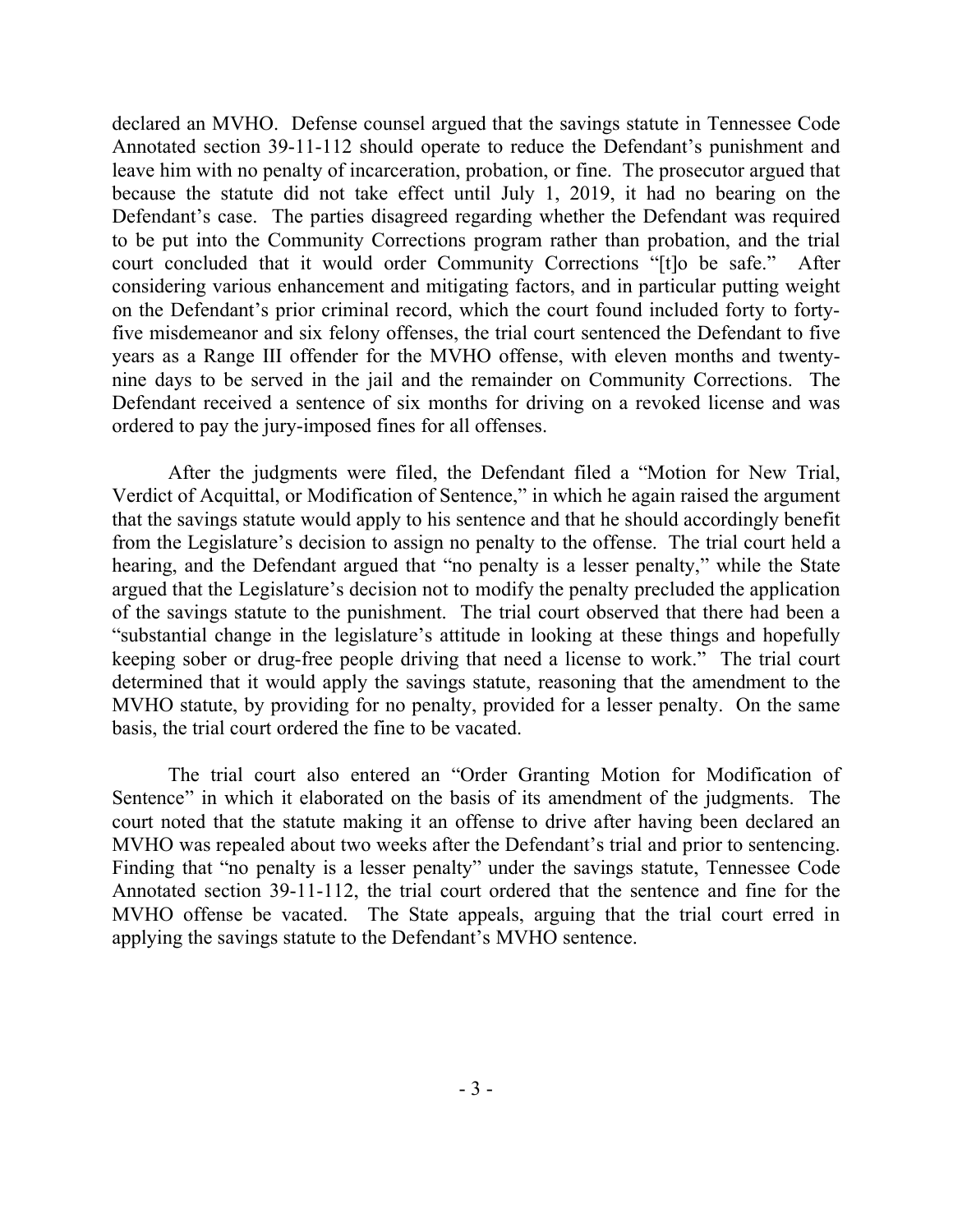#### **ANALYSIS**

### **I. Jurisdiction**

The Defendant challenges the jurisdictional basis of the appeal. Jurisdiction is a question of law which we determine de novo. *State v. L.W.*, 350 S.W.3d 911, 915 (Tenn. 2011). The Defendant asserts that because the State's argument comprehends the assertion that the Defendant's sentence is illegal, the State was required to file a motion under Tennessee Rule of Criminal Procedure 36.1 and then appeal from any denial of the motion under Tennessee Rule of Appellate Procedure 3(c). The Defendant next asserts that that the trial court's modification of the sentence is not appealable under Tennessee Rule of Criminal Procedure 35 and that the State has no appeal as of right under Tennessee Code Annotated section 40-35-402(b)(1) because the sentence was not in the "wrong sentence range." The Defendant acknowledges that the trial court's reduction of the jury-imposed fine is appealable under Tennessee Code Annotated section 40-35- 402(b)(5). The State responds that the sentence is properly appealable under both Tennessee Rule of Criminal Procedure 35 and Tennessee Code Annotated section 40-35-  $402(b)(1)$ . We conclude that this court has jurisdiction to determine the issues raised on appeal.

We begin by observing that, while the ultimate issue on appeal certainly encompasses the trial court's imposition of an allegedly illegal sentence, the State is correct that the caselaw cited by the Defendant does not stand for the proposition that Rule 36.1 is the only avenue to challenge such a sentence. The Defendant cites to *Moody v. State*, in which the Tennessee Supreme Court held that a writ of certiorari was not properly available to a defendant seeking to challenge a trial court's denial of a motion to correct an illegal sentence because the writ was only available in the absence of a plain, speedy, or adequate remedy, which the defendant had in the form of a habeas corpus petition. 160 S.W.3d 512, 516 (Tenn. 2005). Because *Moody* was decided prior to the adoption of Rule 36.1, based on the statutory requirements of the writ of certiorari, and based on the statutory availability of the writ of habeas corpus, we conclude that it could not conceivably stand for the proposition that Rule 36.1 provides the only mechanism to challenge the imposition of an allegedly illegal sentence. *See id.*; T.C.A. §§ 27-8-101; 29-21-107; Tenn. R. Crim. P. 36.1 (effective July 1, 2013); *see also* Tenn. R. App. P. 3, Advisory Comm'n Cmt. [2013] ("With the adoption of [Rule 36.1 in 2013], this rule (Tenn. R. App. P. 3) was amended to provide for an appeal as of right, by either the defendant (see paragraph  $3(b)$ ) or the State (see paragraph  $3(c)$ ), from the trial court's ruling on a motion filed under Tenn. R. Crim. P. 36.1 to correct an illegal sentence."). The Defendant's citation to *State v. Brown*, likewise does not support the proposition that the State was required to file a separate Rule 36.1 motion in order to raise the issue. 479 S.W.3d 200, 209 (Tenn. 2015) (noting that Rule 36.1 differs from habeas corpus in part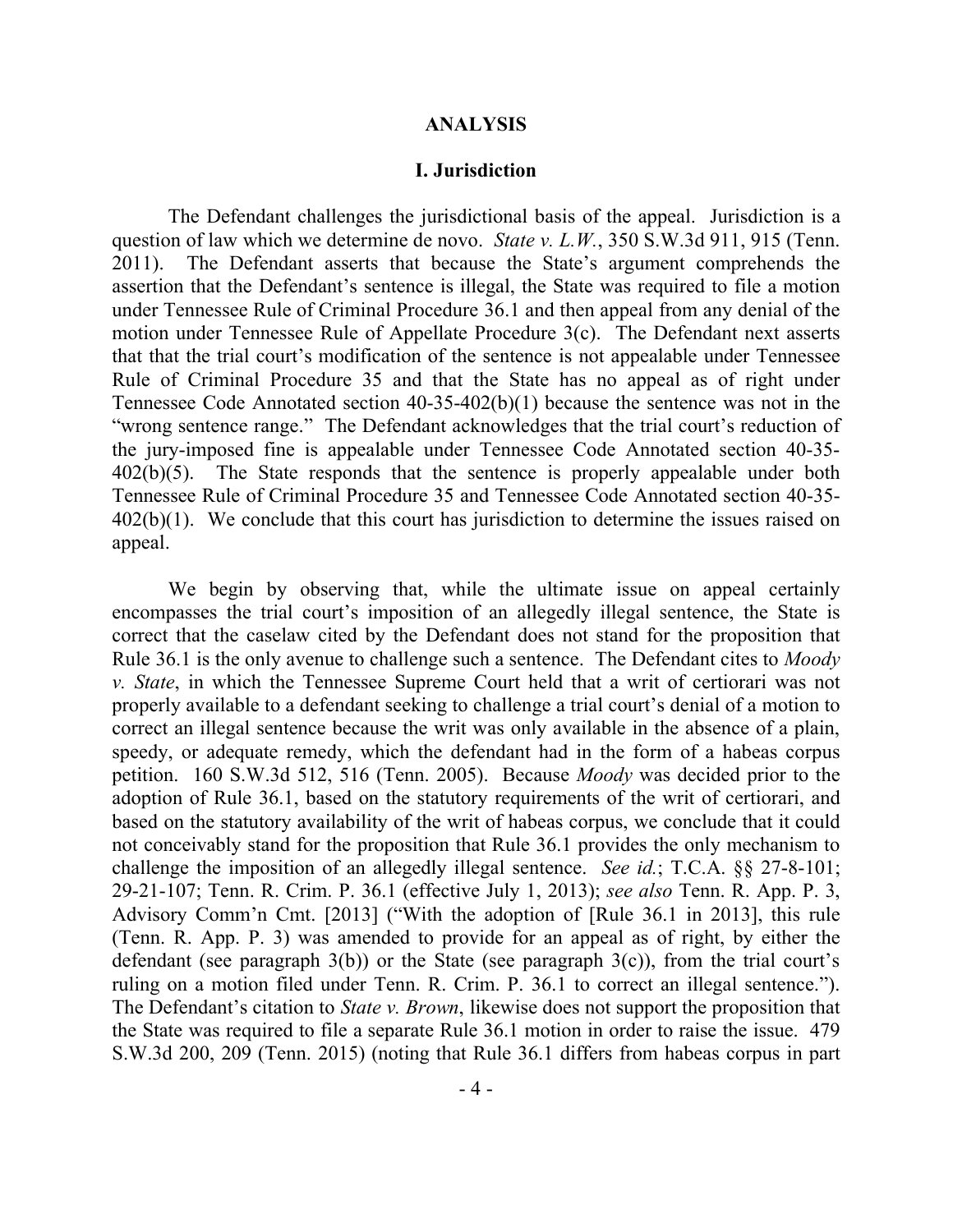by permitting the State to challenge an illegal sentence and that Tennessee Rule of Appellate Procedure 3 provides an appeal as of right from a trial court's decision on a Rule 36.1 motion).

Accordingly, although the State (or the Defendant) could certainly have filed a motion to correct an illegal sentence under Rule 36.1 to challenge the trial court's ruling, we conclude that the failure to do so does not foreclose appellate review so long as there exists a jurisdictional basis for the appeal. *See State v. Julie Fuller, a.k.a. Julie Cole*, No. W2013-00900-CCA-R3-CD, 2014 WL 1669958, at \*1 (Tenn. Crim. App. Apr. 25, 2014) (concluding that the trial court erred in refusing to modify the defendant's sentence under Rule 35 when the original sentence was illegal); *see also State v. Roy Lee Sewell*, No. M2014-02060-CCA-R3-CD, 2015 WL 2393462, at \*2 (Tenn. Crim. App. May 18, 2015) (reviewing the revocation of the defendant's probation and upholding the trial court's sua sponte correction of an illegal sentence during the revocation because "trial courts have the authority to correct an illegal sentence at any time, even if it has become final" (citing *State v. Burkhart*, 566 S.W.2d 871, 873 (Tenn. 1978), *superseded by statute on other grounds as stated in Brown*, 479 S.W.3d at 206)).

We turn then to the jurisdictional basis of the current appeal. The State has no right to appeal in a criminal prosecution "unless the right is expressly conferred by a constitutional provision or by statute." *State v. Meeks*, 262 S.W.3d 710, 718 (Tenn. 2008). A statute conferring a right of appeal to the State "will be strictly construed to apply only to the circumstances defined in the statute." *Id.*

Cognizant of the change in the MVHO statute, the Defendant filed a "Motion for New Trial, Verdict of Acquittal, or Modification of Sentence" in which he requested the trial court to modify his MVHO sentence from five years and a \$1,500 fine to no penalty. The trial court was persuaded by the Defendant's argument that he should benefit from the intervening change to the statute. The court ultimately filed an "Order Granting Motion for Modification of Sentence" in which it explained that it was modifying the sentence because the savings statute required it to apply the new, lesser penalty. Tennessee Rule of Criminal Procedure 35 permits a trial court to reduce a sentence pursuant to a motion filed within the statutory period. Tenn. R. Crim. P. 35(a). Such a "modification" is limited to the imposition of only a sentence "the court could have originally imposed." Tenn. R. Crim. P. 35(b). Rule 35 also provides that "[i]f the court modifies the sentence, the state may appeal as otherwise provided by law." Tenn. R. Crim. P. 35(d). The Advisory Commission Comment to Rule 35 states, "If there is a modification, the state may appeal."

In *State v. Tolle*, the State appealed the trial court's application of the savings statue to reduce a defendant's sentence after the theft grading statute was amended to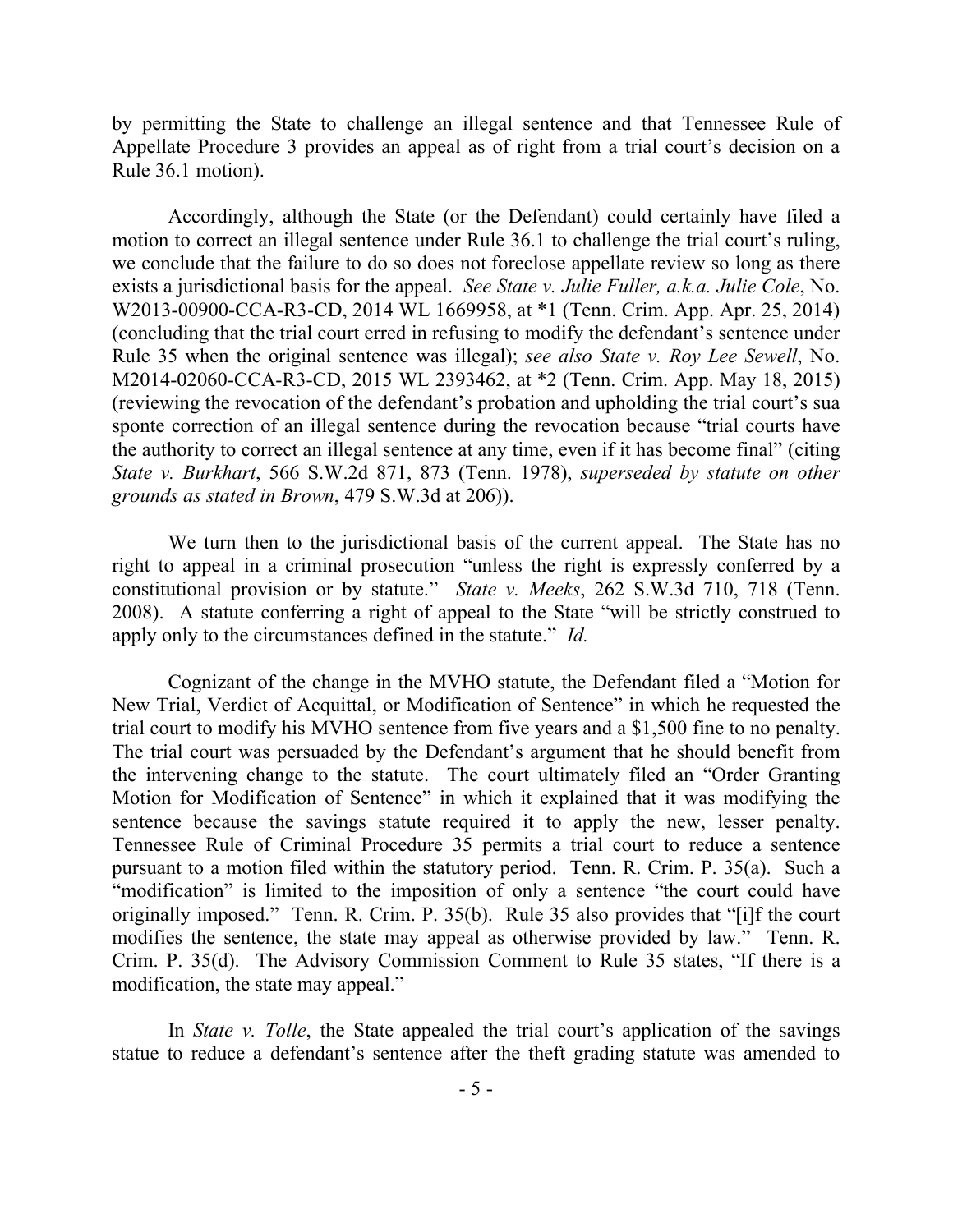provide lesser penalties. 591 S.W.3d 539, 540-41 (Tenn. 2019). The Tennessee Supreme Court concluded that the trial court had implicitly relied on Rule 35 in resentencing the defendant and that "Rule 35 expressly provides for a State appeal when the trial court modifies the sentence thereunder." *Id.* at 544. Accordingly, the Tennessee Supreme Court held that jurisdiction over the State's challenge to the application of the savings statute to reduce the sentence was proper under Rule 35. *Id.* We conclude that the case before us likewise demonstrates that the trial court was implicitly acting under Rule 35 in reducing the Defendant's sentence and that, under *Tolle*, Rule 35 conveys jurisdiction. The Defendant's perverse argument that the alleged lack of authority to impose the sentence renders it unappealable under Rule 35 misses the point of appellate review. The fact that the trial court allegedly exceeded its authority is in fact the error asserted on appeal. *See id.* (allowing the State to appeal based on its assertion that the trial court did not have the authority to reduce the defendant's sentence pursuant to the savings statute). If there were no basis for asserting error, we presume neither party would file a frivolous appeal. The existence of an error would not serve to defeat our jurisdiction.

Moreover, Tennessee Code Annotated section 40-35-402 provides that the State may appeal sentencing issues including the length of sentence and imposition of fines. T.C.A. § 40-35-402(b). The statute provides that the appeal should be limited to the grounds listed in subsection -402(b):

- (1) The court improperly sentenced the defendant to the wrong sentence range;
- (2) The court granted all or part of the sentence on probation;
- (3) The court ordered all or part of the sentences to run concurrently;
- (4) The court improperly found the defendant to be an especially mitigated offender;
- (5) The court failed to impose the fines recommended by the jury;
- (6) The court failed to order the defendant to make reasonable restitution; or
- (7) The sentence is inconsistent with the purposes or considerations of sentencing set out in §§ 40-35-102 and 40-35-103.

T.C.A. § 40-35-402(b). In *State v. Menke*, the State sought to appeal the trial court's sentencing of the defendant under the amended theft grading statute. 590 S.W.3d 455, 456 (Tenn. 2019). The Tennessee Supreme Court concluded that the trial court's sentencing of the defendant necessarily implicated a determination both regarding the offense classification and regarding offender classification, and that the State could properly appeal these determinations under Tennessee Code Annotated section 40-35- 402(b)(1). *Id.* at 464. Here, the State likewise asserts that the Defendant was sentenced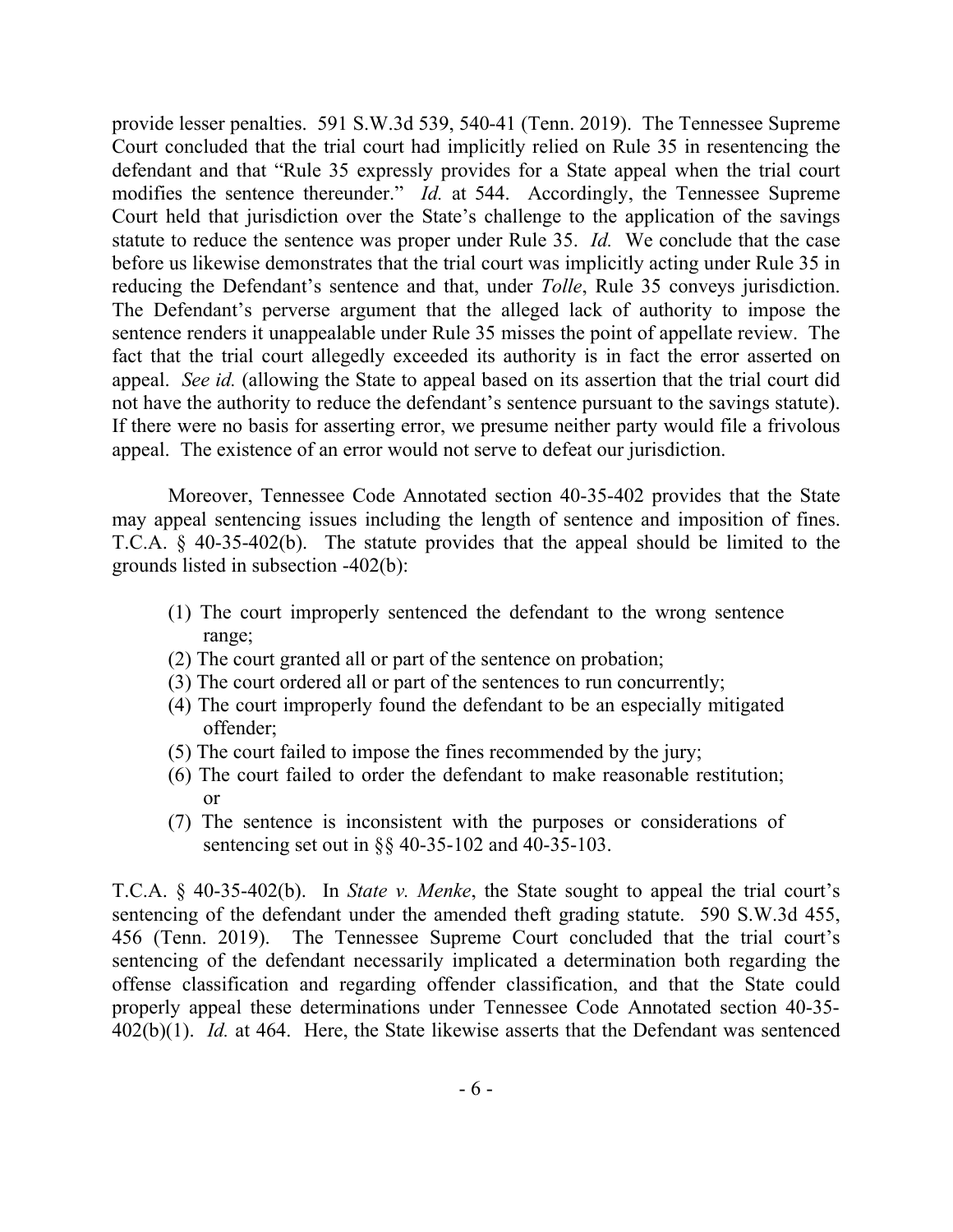to the incorrect range. Accordingly, under *Menke*, this court has jurisdiction pursuant to Tennessee Code Annotated section 40-35-402(b).

#### **II. Application of the Savings Statute**

The State asserts that the trial court erred in applying the savings statute and that it ultimately imposed an illegal sentence. The Defendant counters that the absence of a penalty under the amended statute is a lesser penalty such that the trial court properly applied the savings statute. We conclude that the absence of a penalty is a lesser penalty and removing penalties from the offense effectuates the intent of the Legislature. Accordingly, we affirm the trial court's judgment.

To determine whether the trial court properly applied the savings statute in reducing the Defendant's sentence, we must engage in statutory construction. The interpretation of a statute is a question of law reviewed de novo with no presumption of correctness. *State v. McNack*, 356 S.W.3d 906, 908 (Tenn. 2011); *see Tolle*, 591 S.W.3d at 544 (reviewing de novo a question of statutory interpretation which was the basis for the trial court's granting of a Rule 35 motion). "The most basic principle of statutory construction is to ascertain and give effect to legislative intent without broadening the statute beyond its intended scope." *Carter v. Bell*, 279 S.W.3d 560, 564 (Tenn. 2009). "We presume that every word in a statute has meaning and purpose and should be given full effect if the obvious intention of the General Assembly is not violated by so doing." *State v. Sherman*, 266 S.W.3d 395, 401 (Tenn. 2008). "Penal statutes are to be construed giving fair import of their terms in a way which promotes justice and effectuates the objectives of the criminal code." *Id.* (citing T.C.A. § 39-11-104 (2006)). When statutory language is clear, the court must apply the statute's plain meaning. *Id.* "When a statute is ambiguous, however, we may reference the broader statutory scheme, the history of the legislation, or other sources." *Id.* (citing *Parks v. Tenn. Mun. League Risk Mgmt. Pool*, 974 S.W.2d 677, 679 (Tenn. 1998)). "We are to construe 'in pari materia' those statutes relating to the same subject or having a common purpose." *State v. Edmondson*, 231 S.W.3d 925, 927 (Tenn. 2007) (citing *State v. Collins*, 166 S.W.3d 721, 726 (Tenn. 2005)). We presume the Legislature is aware of its own prior enactments and the state of the law at the time of the passage of legislation. *Id.* A statute is presumed to apply prospectively in the absence of clear legislative intent to the contrary. *Van Tran v. State*, 66 S.W.3d 790, 797-98 (Tenn. 2001).

The Defendant's conviction was the result of a violation of Tennessee Code Annotated section 55-10-616, which provided that "[a]ny person found to be an habitual offender under this part who thereafter is convicted of operating a motor vehicle in this state while the judgment or order of the court prohibiting such operation is in effect commits a Class E felony." T.C.A. § 55-10-616(b) (2018). On May 24, 2019, the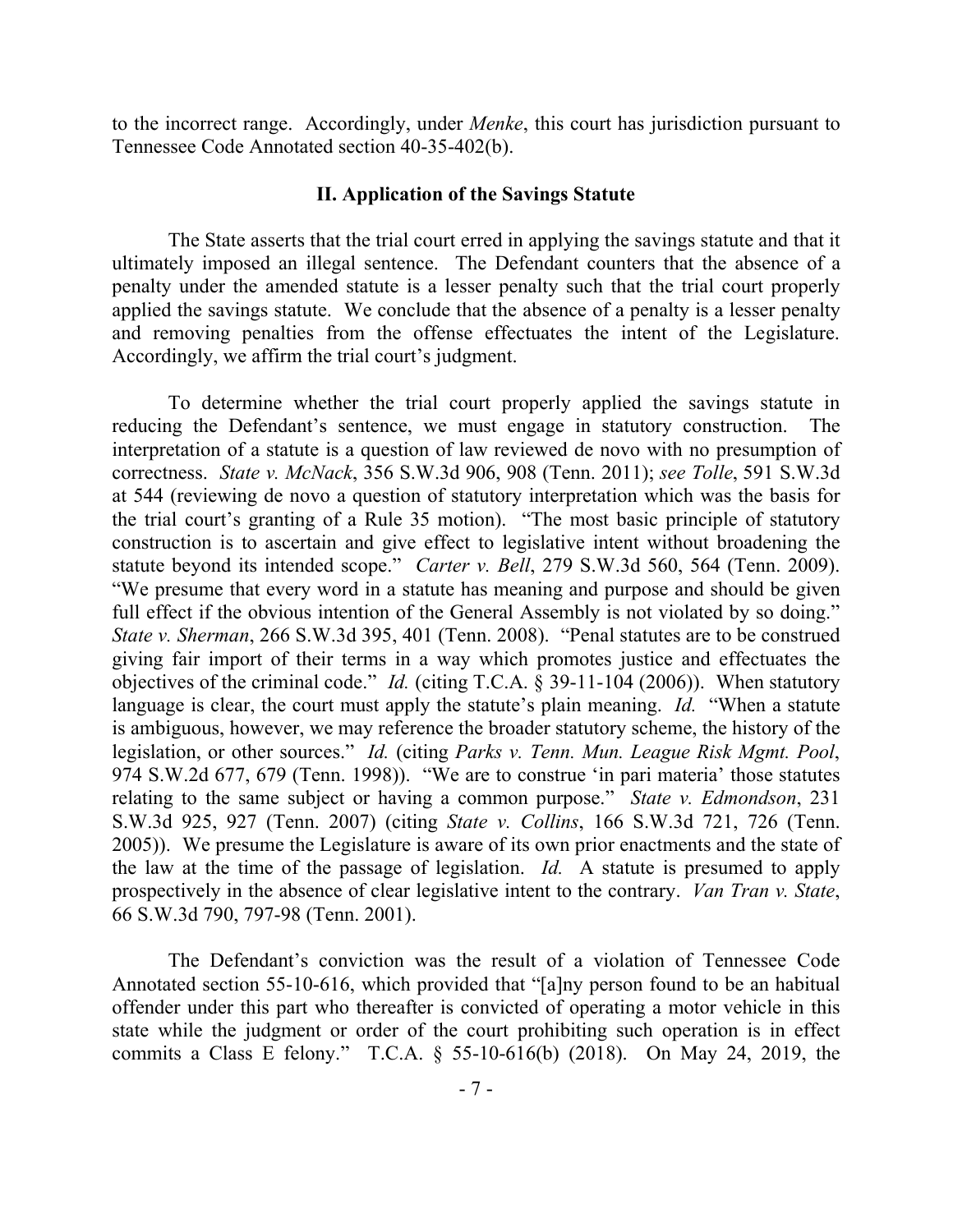Legislature passed a law which provided that the entirety of Tennessee Code Annotated, Title 55, Chapter 10, Part 6 was deleted and replaced with language providing for a method of petitioning the court for a reinstatement of a license lost pursuant to the MVHO Act. 2019 Tenn. Pub. Acts, ch. 486, § 3. The parties dispute whether the Defendant can benefit from the change in the law.

#### **A. Effective Date**

While the parties both assume that the effective date of the repeal of the previous version of the law is July 1, 2019, we note that the statute itself is less than clear regarding the effective date.

Section 15 of the law provides:

Section 3 of this act that authorizes a person whose driver license has been revoked or restricted prior to July 1, 2019, to petition a court for reinstatement of the person's driver license shall take effect thirty (30) days after the date upon which the commissioner of safety provides written notification to the secretary of state and the executive secretary of the Tennessee code commission that the department of safety's "A-list" driver license program is capable of implementing this act, or it shall take effect January 1, 2020, whichever is earlier, the public welfare requiring it. For all other purposes, this act shall take effect July 1, 2019, the public welfare requiring it.

2019 Tenn. Pub. Acts, ch. 486, § 15. The commissioner of safety sent the written notification required by Section 15 on October 15, 2019, informing the parties that the department was capable of implementing the law as of October 14, 2019, and the thirty day period was triggered for the remainder of the Act to take effect in November.

Section 3 includes both language deleting the entirety of Tennessee Code Annotated, Title 55, Chapter 10, Part 6 and language providing for a method of petitioning the court for a reinstatement of a license lost under the MVHO Act. 2019 Tenn. Pub. Acts, ch. 486, § 3. It is not clear from the statutory language of Section 15 if the entirety of Section 3, repealing the act and authorizing a petition to reinstate a license, has a delayed effective date under the statute or if the delayed effective date applies only to the authorization of petitions to reinstate a license with the repeal going into effect on July 1, 2019.

The February 24, 2019, fiscal memorandum's summary of amendment 004195 in the Senate summarized that the amendment "[d]eletes and replaces the effective date of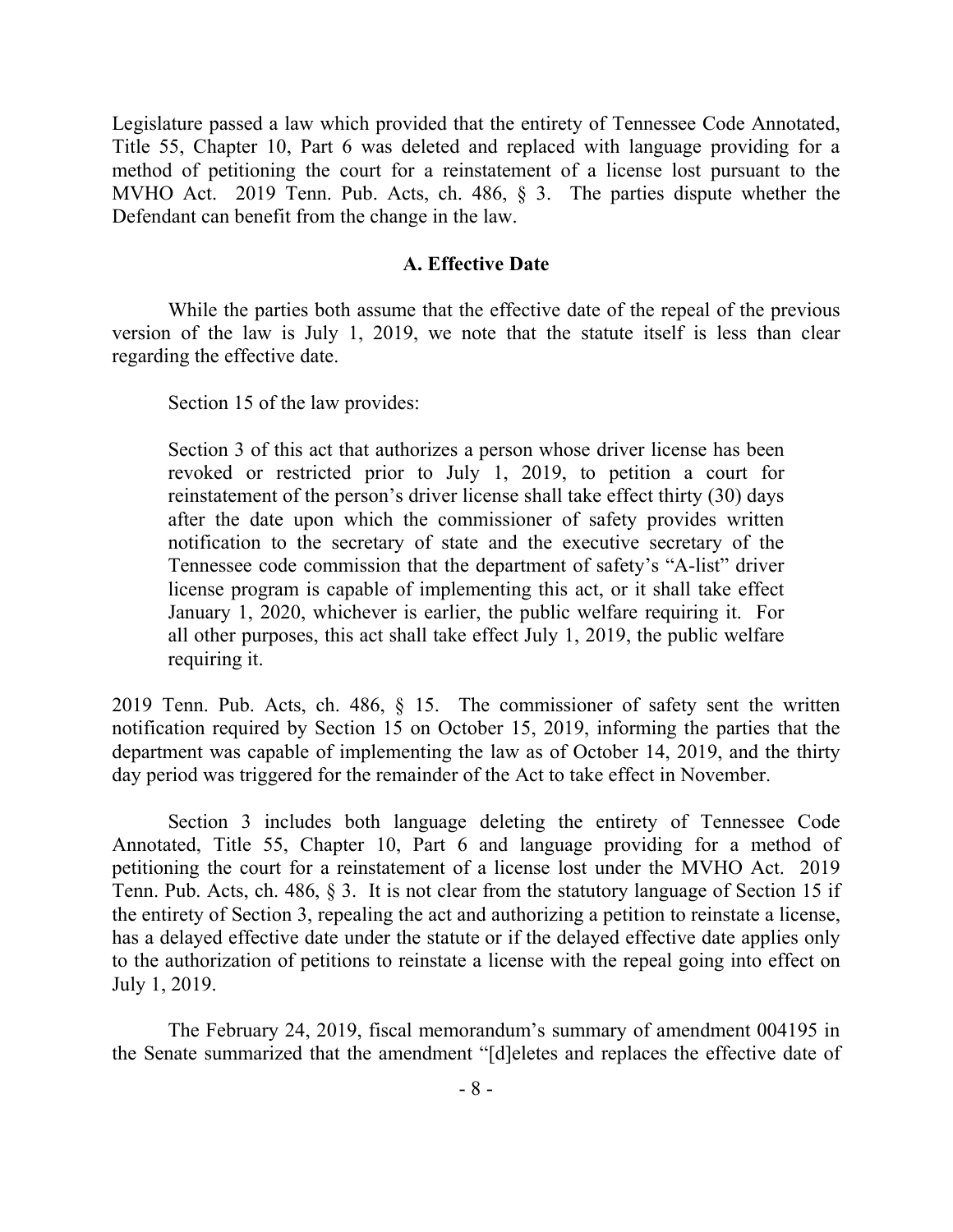the bill such that the only substantive change is to change the effective date of the repeal of the Motor Vehicle Habitual Offenders Act to January 1, 2020." Senator John Stevens, speaking in the Senate Judiciary Committee on February 26, 2019, noted that amendment 004195 was based on the Department of Safety's need for extra time to update the system for the MVHO amendment and that the effective date of sections 1, 2, and 3 would be January 1, 2020. The Amendment itself provided that Sections 1, 2, and 3 would take effect January 1, 2020, while the remaining sections would take effect July 1, 2019. However, this language was subsequently changed in an amendment introduced in the Senate Finance, Ways, and Means Committee on April 24, 2019, which altered the language to that in the final bill. We conclude that this change indicates that the State Senate intended to change the effective date for only a portion of Section 3 in the final version of the legislation.

Furthermore, the fiscal memorandum's summary of amendment 005918 to House Bill 167 and amendments 005342 and 007440 to Senate Bill 403 describes the effect of the amendment as changing:

the effective date of the authorization of a person whose driver license was revoked or restricted as a result of the Motor Vehicle Habitual Offender Act to petition a court for reinstatement of the person's driver license to 30 days after the date upon which the Commissioner of the Department of Safety provides written notification to the Secretary of State and the Executive Secretary of the Tennessee Code Commission that the Department's "Alist" driver license program is capable of implementing the act or January 1, 2020, whichever is earlier.

Representative William Gary Lamberth II in the House Judiciary Committee on March 13, 2019, noted that amendment 005342 was initiated by the Department of Safety and "just deals with reinstatement of license and gets the timing right for the department."

We observe that the Act itself provides for a petition for the reinstatement of a license lost under the MVHO Act "prior to July 1, 2019." Reading this phrase *in pari materia*, we conclude that the Legislature intended the repeal to go into effect on that date. The alternative reading, that the repeal would only become effective after written notification or January 1, 2020, would leave a subsection of defendants who would be subject to revocation of their license between July 1, 2019 and the effective date of the act but not eligible to petition for reinstatement. Such a result would be absurd, and this court must presume that the Legislature did not intend an absurdity. *Fletcher v. State*, 951 S.W.2d 378, 382 (Tenn. 1997). Accordingly, we conclude that the repeal became effective on July 1, 2019.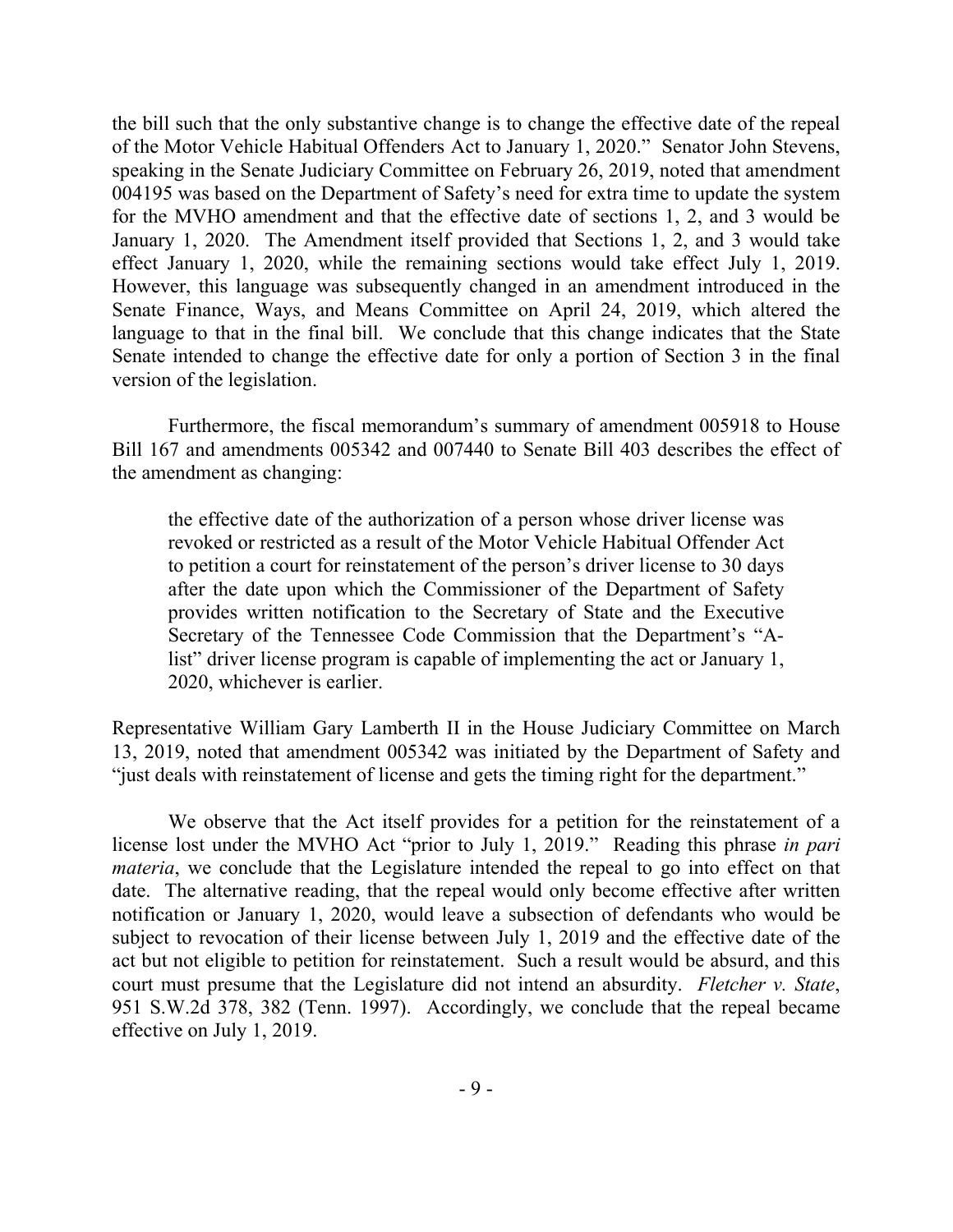#### **B. Lesser Penalty**

The Defendant's sentencing took place after the MVHO Act was repealed. The Defendant argued at sentencing that the savings statute should apply to reduce his available sentence, which was originally four to six years, to no penalty, and the trial court ultimately granted the Defendant's motion to modify his sentence on this basis. The State asserts on appeal that the amendment to the MVHO statute is governed by the first sentence of the savings statute, providing that the defendant should be prosecuted under the law in effect at the time of the offense, and that the section of the savings statute providing for the application of a lesser penalty does not apply because the penalty was not altered by the 2019 amendment to the MVHO statute. *See* T.C.A. § 39-11-112. The Defendant argues that no penalty is a "lesser penalty" under the statute. *See id.* After a review of the legislative history of the MVHO amendment, we are persuaded that the savings statute applies because no penalty is a lesser penalty.

Tennessee Code Annotated section 39-11-112, the savings statute, addresses "Repealed or amended statutes; prosecution." The statute provides:

When a penal statute or penal legislative act of the state is repealed or amended by a subsequent legislative act, the offense, as defined by the statute or act being repealed or amended, committed while the statute or act was in full force and effect shall be prosecuted under the act or statute in effect at the time of the commission of the offense. Except as provided under § 40-35-117, in the event the subsequent act provides for a lesser penalty, any punishment imposed shall be in accordance with the subsequent act.

T.C.A. § 39-11-112.

Under the prior version of the MVHO Act, if the court found that the defendant was a habitual offender, it was required to "make an order directing that the person shall not operate a motor vehicle on the highways of this state and that the person shall surrender to the court all licenses to operate a motor vehicle upon the highways of this state." T.C.A. § 55-10-613(a) (2018). The Defendant here was declared a habitual offender and had accordingly lost the privilege of driving. At the time the Defendant was stopped for a malfunctioning light, the statute provided that "[a]ny person found to be an habitual offender under this part who thereafter is convicted of operating a motor vehicle in this state while the judgment or order of the court prohibiting such operation is in effect commits a Class E felony." T.C.A. § 55-10-616(b) (2018).

On May 24, 2019, the Legislature passed a law including the following language: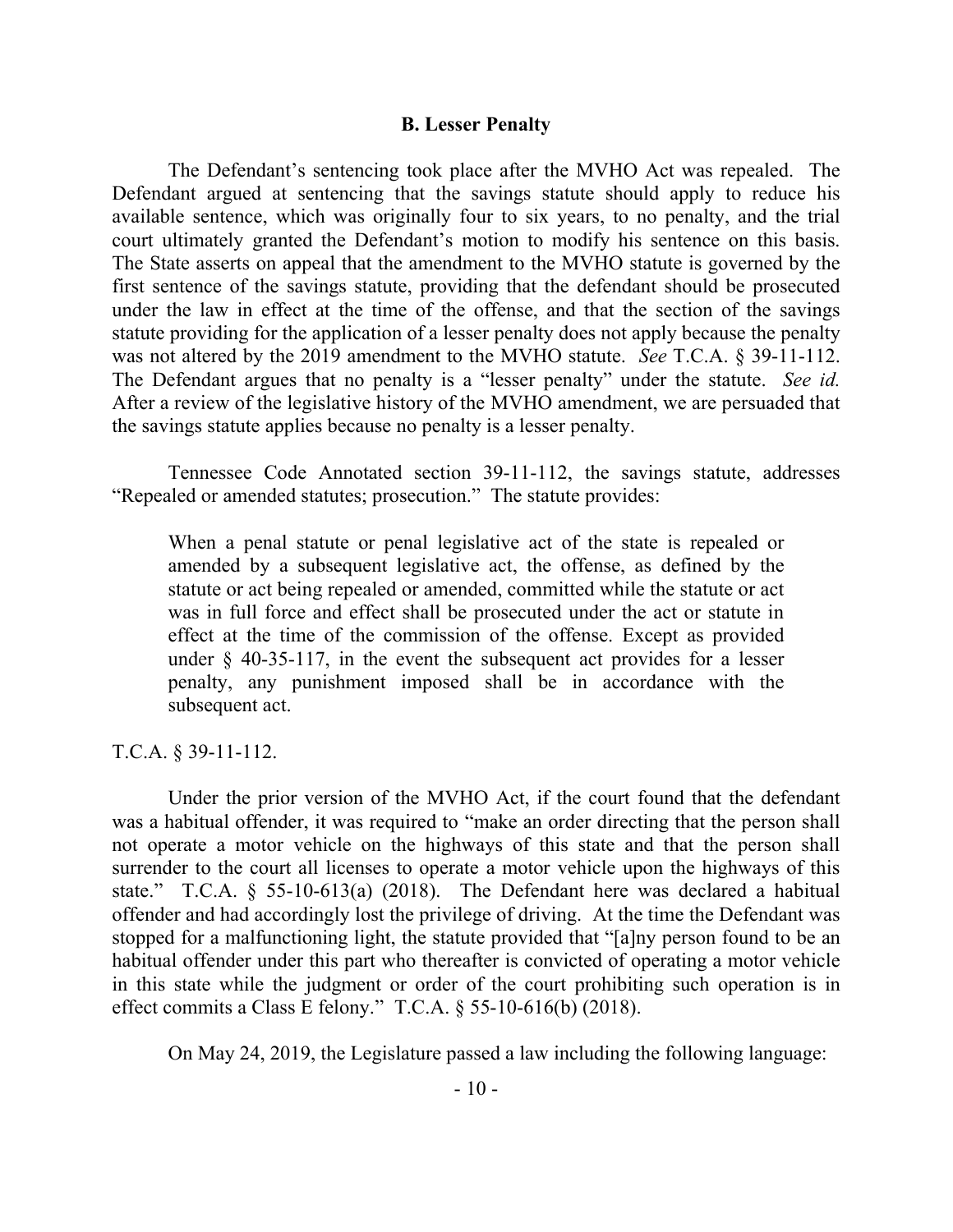SECTION 3. Tennessee Code Annotated, Title 55, Chapter 10, Part 6, is amended by deleting the part and substituting instead the following:

A person whose driver license has been revoked or restricted due solely to the person's status as a motor vehicle habitual offender prior to July 1, 2019, may petition the court that originally made such a finding to reinstate the person's driver license. Upon receiving a petition for a reinstated driver license, the court shall determine whether the person's driver license was subject to revocation or restriction under prior law due solely to the person's status as a motor vehicle habitual offender and, if so, order the reinstatement of the person's driver license. The person may provide a copy of the court's order to the department of safety, which shall then reissue the person's driver license without restriction.

### 2019 Tenn. Pub. Acts, ch. 486, § 3.

We are called to interpret whether the phrase "lesser penalty" applies to the revised MVHO Act. The savings statute governs the prosecution of a defendant when the statute criminalizing his or her conduct has been amended, and it contemplates two situations. When a penal statute is repealed or amended, an offense committed while the statute was in effect "shall be prosecuted under the act or statute in effect at the time of the commission of the offense." T.C.A. § 39-11-112. However, there is an exception to the application of the prior law: "in the event the subsequent act provides for a lesser penalty," a defendant is entitled to the benefit of a lesser penalty. *Id.*

The Defendant asserts that the statutes are ambiguous and that we should therefore consult the legislative history of the amendment to the MVHO Act to determine whether the Legislature intended to impose a "lesser penalty." In support of the argument for ambiguity, the Defendant argues that the savings statute is ambiguous because the Tennessee Supreme Court recently addressed its application to an amendment to the statute delineating the gradation of theft offenses in three separate opinions. *Tolle*, 591 S.W.3d at 546; *State v. Keese*, 591 S.W.3d 75, 84 (Tenn. 2019); *Menke*, 590 S.W.3d at 470. We do not think that these cases stand for the proposition that either the savings statute or the MVHO amendment is inherently ambiguous. *See Tolle*, 591 S.W.3d at 546 (determining the proper application of the savings statute to resentencing pursuant to probation revocation); *Keese*, 591 S.W.3d at 84 (determining the application of the savings statute to a sentence imposed prior to the amendment's effective date); *Menke*, 590 S.W.3d at 468 (determining whether the theft grading statute was provided a lesser penalty).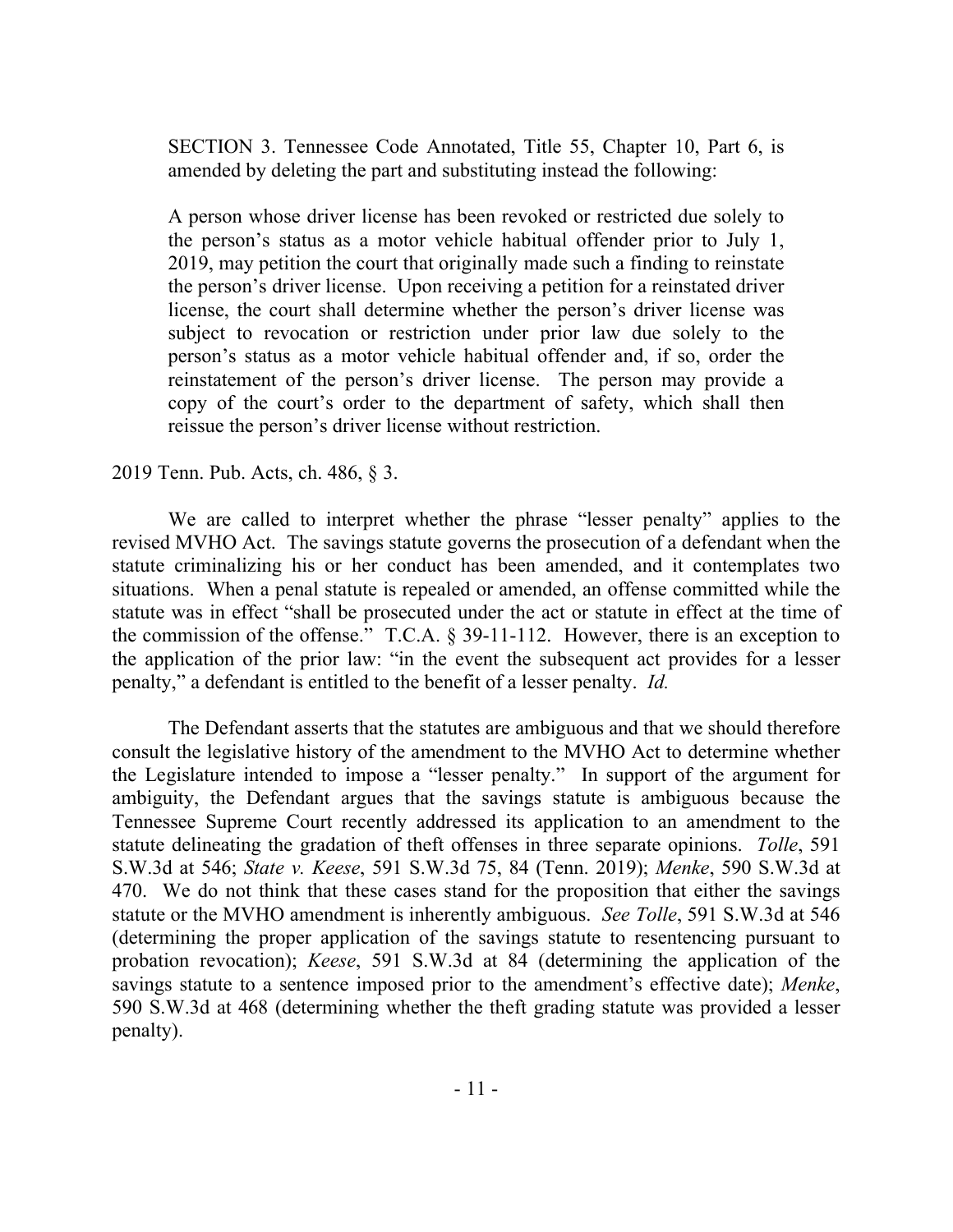Nevertheless, we conclude that the parties provide two reasonable statutory interpretations. The State asserts that the repeal of the law has decriminalized the offense and did not offer a lesser punishment. The Defendant asserts that the absence of a penalty is inherently a lesser penalty and that the Legislature intended the amendment to the MVHO law to provide a lesser punishment for MVHO offenders. We conclude that these interpretations are both reasonable, and accordingly, we turn to the legislative history. *See Powers v. State*, 343 S.W.3d 36, 50 n.20 (Tenn. 2011) (noting that, while an ambiguity cannot be manufactured by a nonsensical interpretation, two reasonable interpretations of a statute demonstrate an ambiguity).

Our review of the legislative history of the amendment to the MVHO statute demonstrates that the Legislature intended to provide for a decreased punishment. The law repealing the MVHO statute contained various other criminal reform measures, including decreased punishment for a failure to appear and increased punishment for theft of a firearm. *See* 2019 Tenn. Pub. Acts, ch. 486, § 4, 8. Senator Stevens described the law to the Senate Judiciary Committee by saying that it broadly "decreases some penalties for some things, but then it ends up increasing the penalties for others." In the category of decreased penalties, Senator Stevens listed the repeal of the MVHO Act. To the Senate Finance, Ways, and Means Committee, Senator Stevens summarized the history of the statute, noting that the original intent of the MVHO Act was to provide law enforcement with a tool for addressing multiple motor vehicle offenders but that laws prohibiting driving under the influence now provided sufficient penalties. He implied that circumstances similar to those under which the Defendant was charged supported the elimination of the MVHO penalties: "People are still driving, but now they are just driving illegally as they are trying to provide for their family…." He characterized the bill as "a reduction in the criminal code." Prior to the passage of the bill in the Senate, Senator Stevens reiterated that the new statute was intended to provide relief for those who, like the Defendant, "would just continue to drive illegally either going to work or something like that because they would have their license lost."

Likewise, in the Tennessee House of Representatives, Representative Lamberth indicated that "there are several offenses that are reductions in penalty as part of this bill, and then there are other important offenses … where there are increases in penalties." To the Judiciary Committee, he indicated that the law "moves some penalties down on a few crimes; it moves some others up." To the Finance, Ways, and Means Committee, he noted that the bill was meant to "alleviate some incarceration time" for some offenders while increasing it for others. Representative Lamberth likewise noted that the act was intended to reduce prison costs by reserving prison beds for "the worst of the worst" while lessening sanctions for other offenses.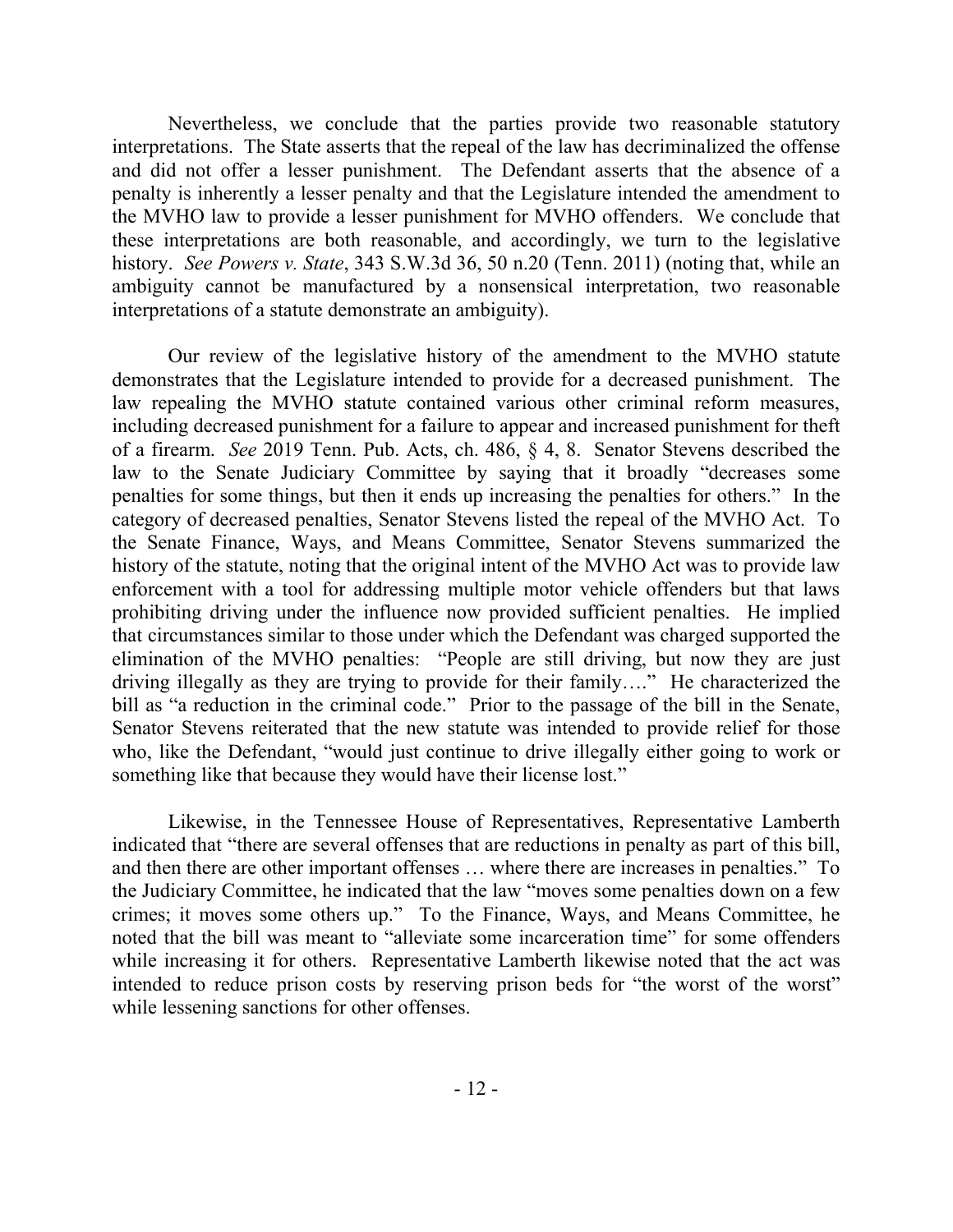From this legislative history, it is clear that the Legislature intended to impose a lesser penalty. We note in particular that the Legislature intended to provide relief for those in precisely the Defendant's circumstances: persons who had been declared habitual offenders but who continued to operate vehicles in an attempt to maintain gainful employment. This court must attempt to give effect to the Legislature's intent, *Carter*, 279 S.W.3d at 564, and we conclude that legislative history overwhelmingly demonstrates the desire of the Legislature to provide relief to those who would otherwise be subject to greater penalties under the MVHO statute.

We note that the Tennessee Supreme Court has previously given defendants the benefit of the lesser of two punishments when the alteration of a statute resulted in a lighter penalty. In *State v. Pearson*, the Tennessee Supreme Court concluded that, for an offender who committed an offense prior to the passage of the 1989 Sentencing Act but was sentenced after the effective date, the court "must calculate the appropriate sentence under both the 1982 statute and the 1989 statute, in their entirety, and then impose the lesser sentence of the two." 858 S.W.2d 879, 884 (Tenn. 1993). Likewise, in *Menke*, the Tennessee Supreme Court concluded that the amendment of the theft grading statute imposed a lesser punishment under the savings statute. *Menke*, 590 S.W.3d at 468. The *Menke* court concluded that "[u]nder the language of the Criminal Savings Statute, a clear legislative directive regarding retroactive application is not required for a defendant to benefit from the lesser punishment imposed by the subsequent act." *Id.* at 470 (citing Tenn. Code Ann. § 39-11-112). Here, we likewise conclude that, even in absence of a clear direction for retroactive application, the Defendant may benefit from the lesser punishment under the savings statute.

Implicitly proceeding under Rule 35, the trial court revisited its sentencing decision and modified the sentence in accordance with the savings statute. This court reviews a decision under Rule 35 for abuse of discretion. *Tolle*, 591 S.W.3d at 545. A trial court abuses its discretion when it applies an incorrect legal standard, reaches an illogical conclusion, bases its decision on a clearly erroneous assessment of the evidence, or employs reasoning that causes an injustice to the party complaining. *State v. Herron*, 461 S.W.3d 890, 904 (Tenn. 2015).

In modifying the sentence, the trial court noted that there had been a "substantial change in the legislature's attitude in looking at these things and hopefully keeping sober or drug-free people driving that need a license to work." We agree that the amendment to the statute reflects a change in legislative priorities regarding the MVHO offense. The trial court concluded that the savings statute applied to both the Defendant's sentence and to the fine that the court had previously levied. Because we determine that no penalty is a lesser penalty under the savings statute, we conclude that the trial court did not err in applying the lesser punishments to the Defendant's conviction. *See Amber Jones, et al., v.*